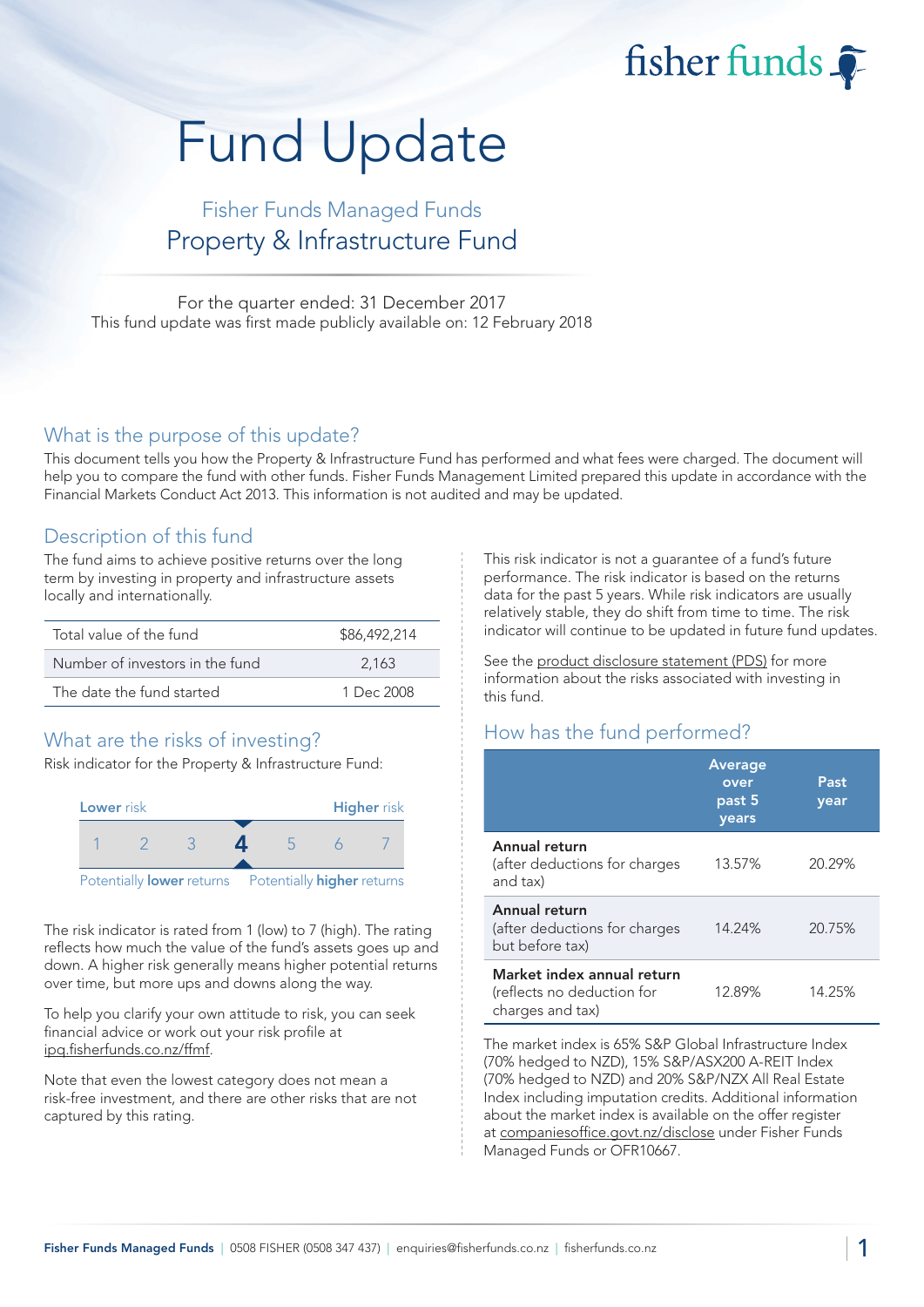## Annual return graph



This shows the return after fund charges and tax for each year ending 31 March since the fund started. The last bar shows the average annual return since the fund started, up to 31 December 2017.

Important: This does not tell you how the fund will perform in the future.

Returns in this update are after tax at the highest prescribed investor rate (PIR) of tax for an individual New Zealand resident. Your tax may be lower. The market index return<sup>2</sup> reflects no deduction for charges and tax.

## What fees are investors charged?

Investors in the Property & Infrastructure Fund are charged fund charges. In the year to 31 March 2017 these were:

|                                                | % of net asset value |
|------------------------------------------------|----------------------|
| <b>Total fund charges</b>                      | 2.72%                |
| Which are made up of:                          |                      |
| Total management and<br>administration charges | 2.72%                |
| Including:                                     |                      |
| Manager's basic fee                            | 1.27%                |
| Other management and<br>administration charges | 0.35%                |
| Total performance-based fees <sup>1</sup>      | 1.10%                |

Small differences in fees and charges can have a big impact on your investment over the long term.

## Example of how this applies to an investor

Katie had \$10,000 in the fund at the start of the year and did not make any further contributions. At the end of the year, Katie received a return after fund charges were deducted of \$2,029 (that is 20.29% of her initial \$10,000). Katie did not pay other charges. This gives Katie a total return after tax of \$2,029 for the year.

## What does the fund invest in?

#### Actual investment mix

This shows the types of assets that the fund invests in.



#### Target investment mix

This shows the mix of assets that the fund generally intends to invest in.